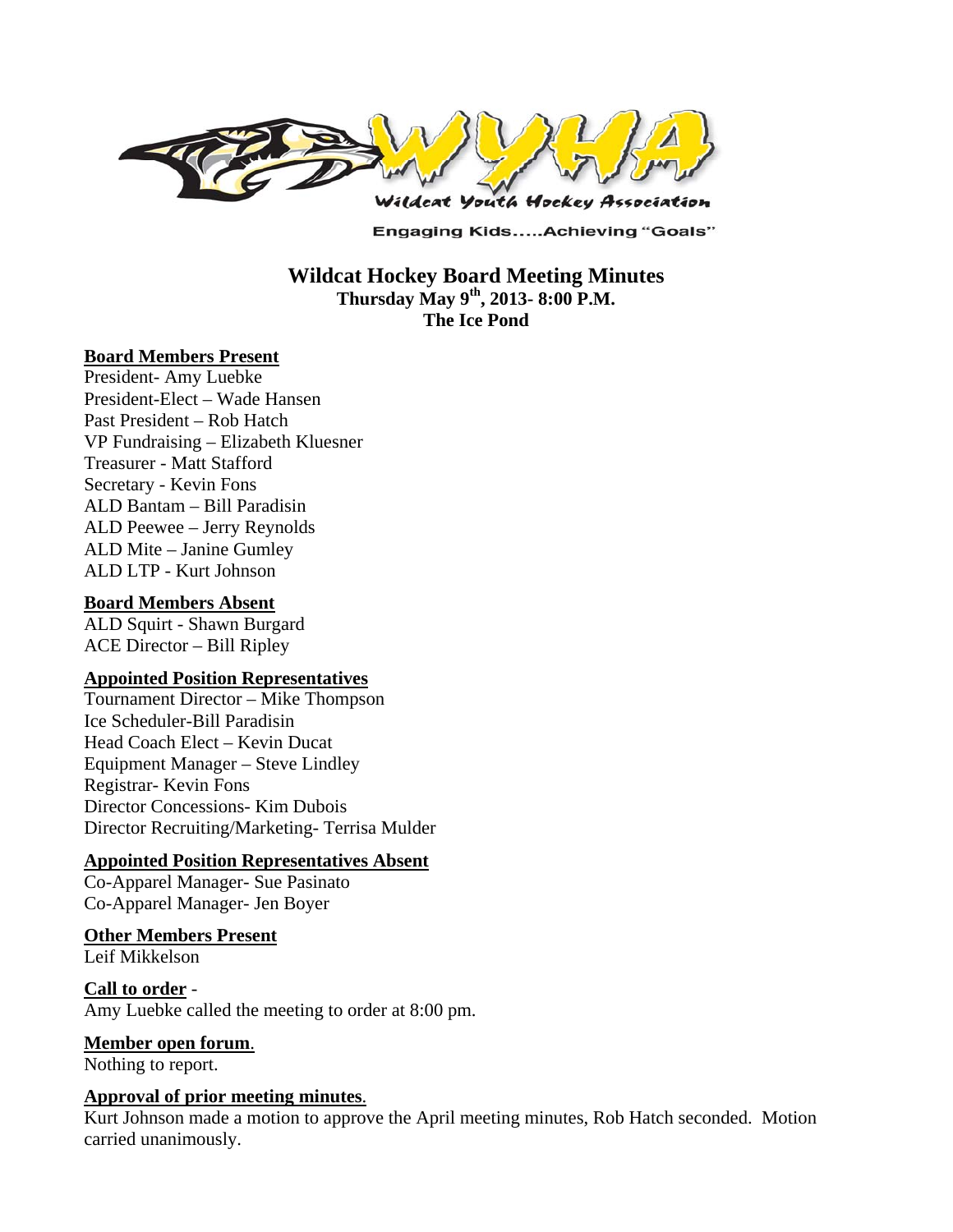## **Approval of agenda**

Kurt Johnson made a motion to approve the agenda with additions, Jerry Reynolds seconded. Motion carried unanimously.

# **Reports:**

**Treasurer:** 

Reviewed Current Statements.

Approval of bills / Monthly Statement

Rob Hatch made a motion to approve the outstanding bills, Kurt Johnson seconded. Motion carried unanimously

Note to review participation patches next year – Only Squirt and below.

**ALL ALD's:**  Nothing to report.

# **LTS/MiniMite/LTP:**

Capital Skating School will do LTS and LTP again next season.

**Mite ALD:**  Nothing to report.

**Squirt ALD:**  Nothing to report.

**Pee Wee ALD:**  Nothing to Report

**Bantam ALD:**  Nothing to Report.

**General ALD:**  Nothing to report.

**Equipment:**  Nothing to Report

**Fundraising:**  Mallards Night – June  $20<sup>th</sup>$ , Elizabeth needs help with 50/50 raffle, we will find help.

**Apparel:**  Will entertain alternate quotes for next season on apparel and spirit wear per request.

**Registrar-**Nothing to Report

**Ice scheduler-**Ice request has been submitted.

## **Marketing Director:**

Plan is in place and being executed to improve recruiting and marketing message, especially in outlying areas.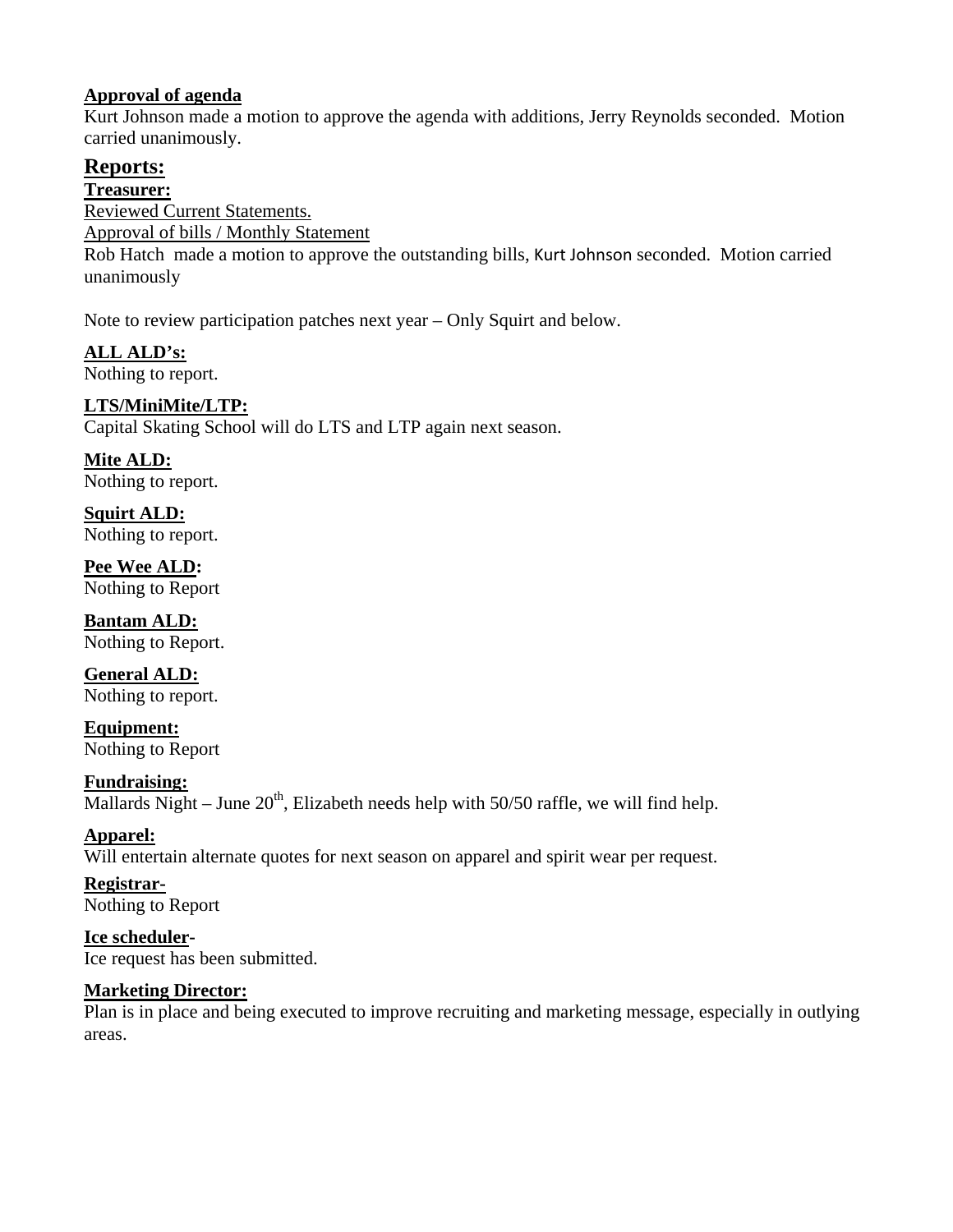## **Ace Director / Head Coach Elect:**

Bill would like to up the price for Paid Head Coaches next year. – Viewed as favorable, especially based on rasises after years with club. Wade Hansen to research current market rates with Kevin Ducat.

Goalie camps - Can we offer Bob Houle reimbursement for his time this year / next year? – Approved for next season, need to find some additional coaches as Bob cannot make all Friday sessions.

Discuss Non Parent Coaches for Bantam/Peewees next year. – Have a possibility for Bantam B Evaluating Pro/Cons of PeeWee level non-parent coaches (cost vs benefit)

#### Can we order reversible pinneys for tryouts. –

Evaluating options for assigning teams for scrimmage portion to allow maximum flexibility. Kevin Ducat will evaluate options.

### **Tournament Director:** (OPEN POSITION)

Nothing to report

**Concessions Director:** Nothing to report

**President elect –**

Nothing to report

**Past President-**Nothing to report

## **Old / New Business / President:**

Open Positions - No one yet for VP of Fundraising, Head Coach Elect, Tournament Director

Turnover of new board members - Outgoing members need to meet with new people to transfer documents and knowledge.

Locker Room Monitoring

Team managers will Assign 2 parents per practice and game to the locker room, if a person cannot make it they need to find a replacement. Mandatory at Peewee and Bantam, evaluating squirt as more parents tend to be in the locker rooms at these levels.

Parent Handbook Needs final review and approval for June.

Outdoor Ice Due to cost of insurance, we will not have outdoor ice at the Ice Pond moving forward.